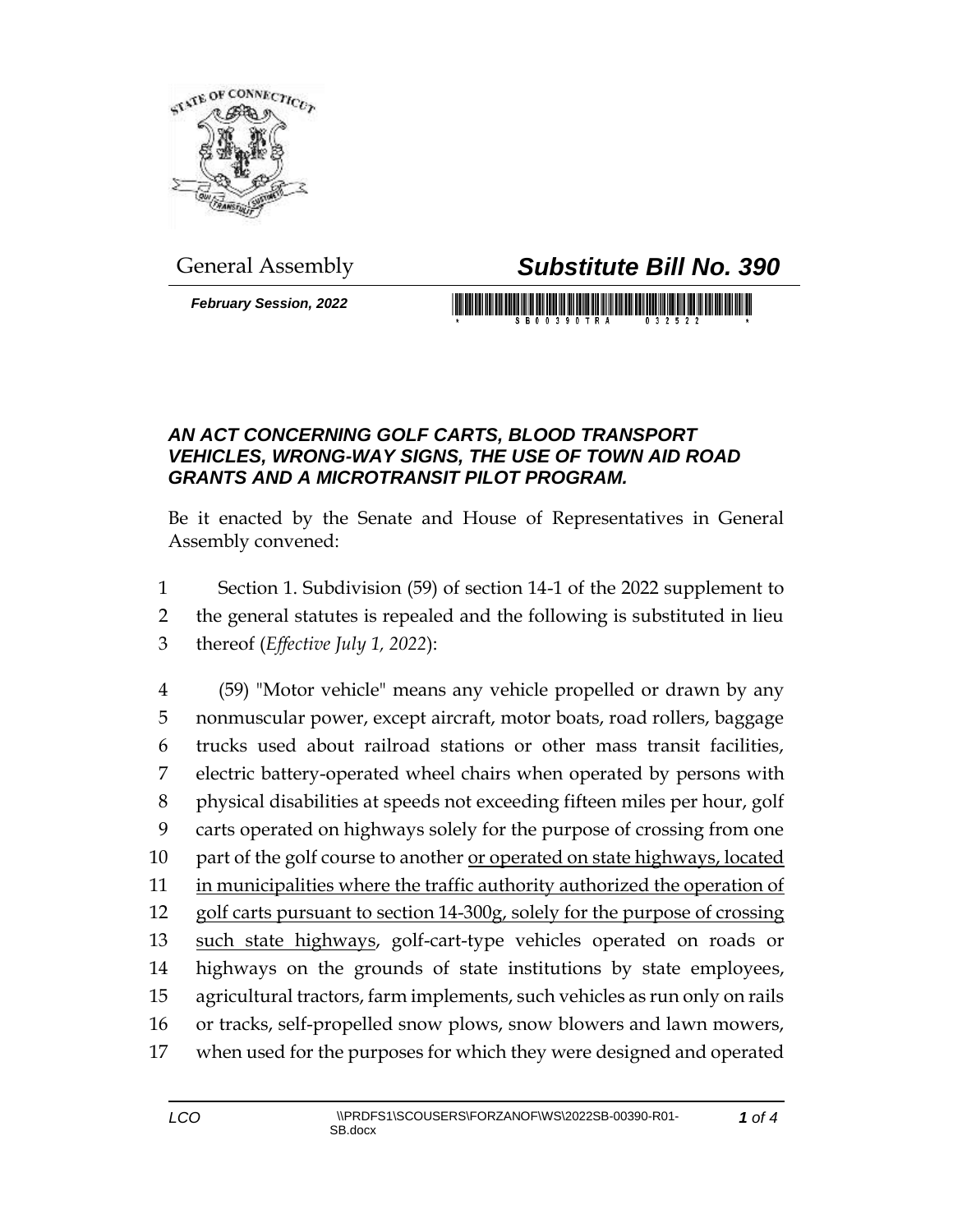at speeds not exceeding four miles per hour, whether or not the operator rides on or walks behind such equipment, motor-driven cycles, as defined in section 14-286, special mobile equipment, as defined in section 14-165, mini-motorcycles, as defined in section 14-289j, electric bicycles, electric foot scooters and any other vehicle not suitable for operation on a highway;

 Sec. 2. (NEW) (*Effective October 1, 2022*) (a) As used in this section, (1) "high occupancy vehicle lane" means a traffic lane reserved for the exclusive use of vehicles with an operator and one or more passengers, (2) "blood transport vehicle" means a motor vehicle owned by a nonprofit general blood banking operation or nonprofit blood collection facility licensed by the state that transports human blood and blood products, and (3) "blood products" means any substance derived from human blood, including, but not limited to, plasma, platelets and red or white blood cells.

 (b) The Office of the State Traffic Administration may designate a lane on any multiple lane limited access highway as a high occupancy vehicle lane and erect or cause to be erected signs identifying any such high occupancy vehicle lane. The office shall permit the operator of a blood transport vehicle to use any such high occupancy vehicle lane, regardless of the number of passengers in such vehicle, provided the operator (1) is transporting human blood and blood products between a collection point and a hospital or storage center; (2) displays a removable decal or sign indicating such vehicle is transporting human blood and blood products between a collection point and a hospital or storage center on each side of such vehicle and at the rear of such vehicle; and (3) displays the logo or emblem of the nonprofit general blood banking operation or nonprofit blood collection facility, as the case may be, on each side of such vehicle.

 (c) The Office of the State Traffic Administration may adopt regulations, in accordance with the provisions of chapter 54 of the general statutes, to implement the provisions of this section.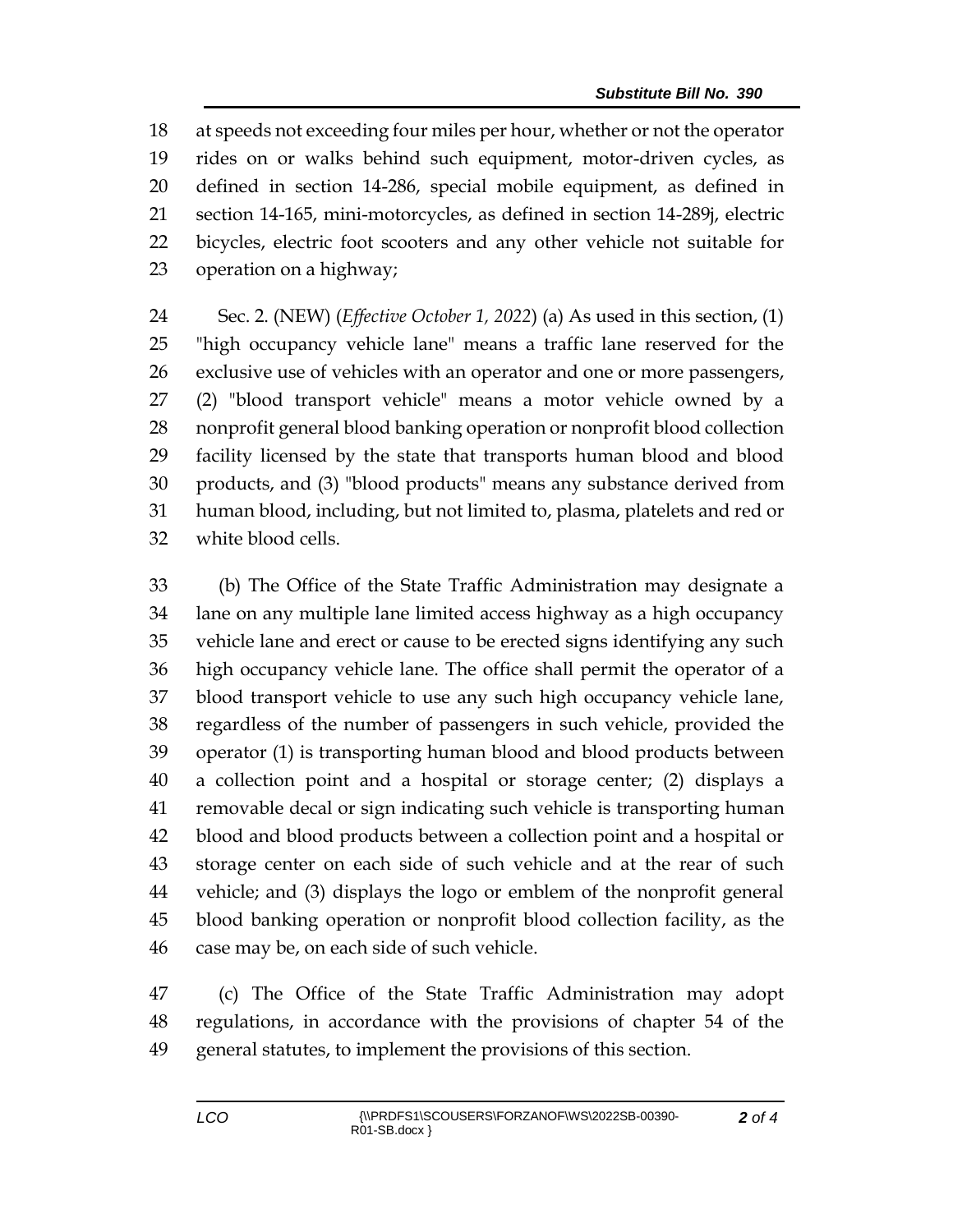Sec. 3. (*Effective from passage*) Not later than January 1, 2024, the Commissioner of Transportation shall complete the installation of wrong-way signs, as described in subdivision (13) of subsection (a) of section 40 of public act 20-1, on exit ramps from interstate highways that are prone to motor vehicle accidents.

 Sec. 4. Section 13a-175a of the general statutes is repealed and the following is substituted in lieu thereof (*Effective July 1, 2022*):

 (a) **[**For**]** Except as provided in subsection (b) of this section, for each fiscal year there shall be allocated twelve million five hundred thousand dollars out of the funds appropriated to the Department of Transportation, or from any other source, not otherwise prohibited by law, to be used by the towns for construction, reconstruction, improvement or maintenance of highways, sections of highways, bridges or structures incidental to highways and bridges or the improvement thereof, including the plowing of snow, the sanding of icy pavements, the trimming and removal of trees, the installation, replacement and maintenance of traffic signs, signals and markings, **[**and**]** for traffic control and vehicular safety programs, traffic and parking planning and administration, and other purposes and programs related to highways, traffic and parking, **[**and**]** for the purposes of providing and operating essential public transportation services and related facilities, and for the purposes of engineering studies and planning services related to efforts regarding flood mitigation and municipal stormwater planning.

 (b) **[**Notwithstanding the provisions of subsection (a) of this section, the**]** The Secretary of the Office of Policy and Management, in the secretary's discretion, may approve the use of funds by a town for purposes other than those enumerated in **[**said**]** subsection (a) of this section.

 Sec. 5. (*Effective from passage*) (a) As used in this section, "microtransit" means transportation by a multipassenger vehicle that uses a digital network or software application service to offer fixed or dynamically